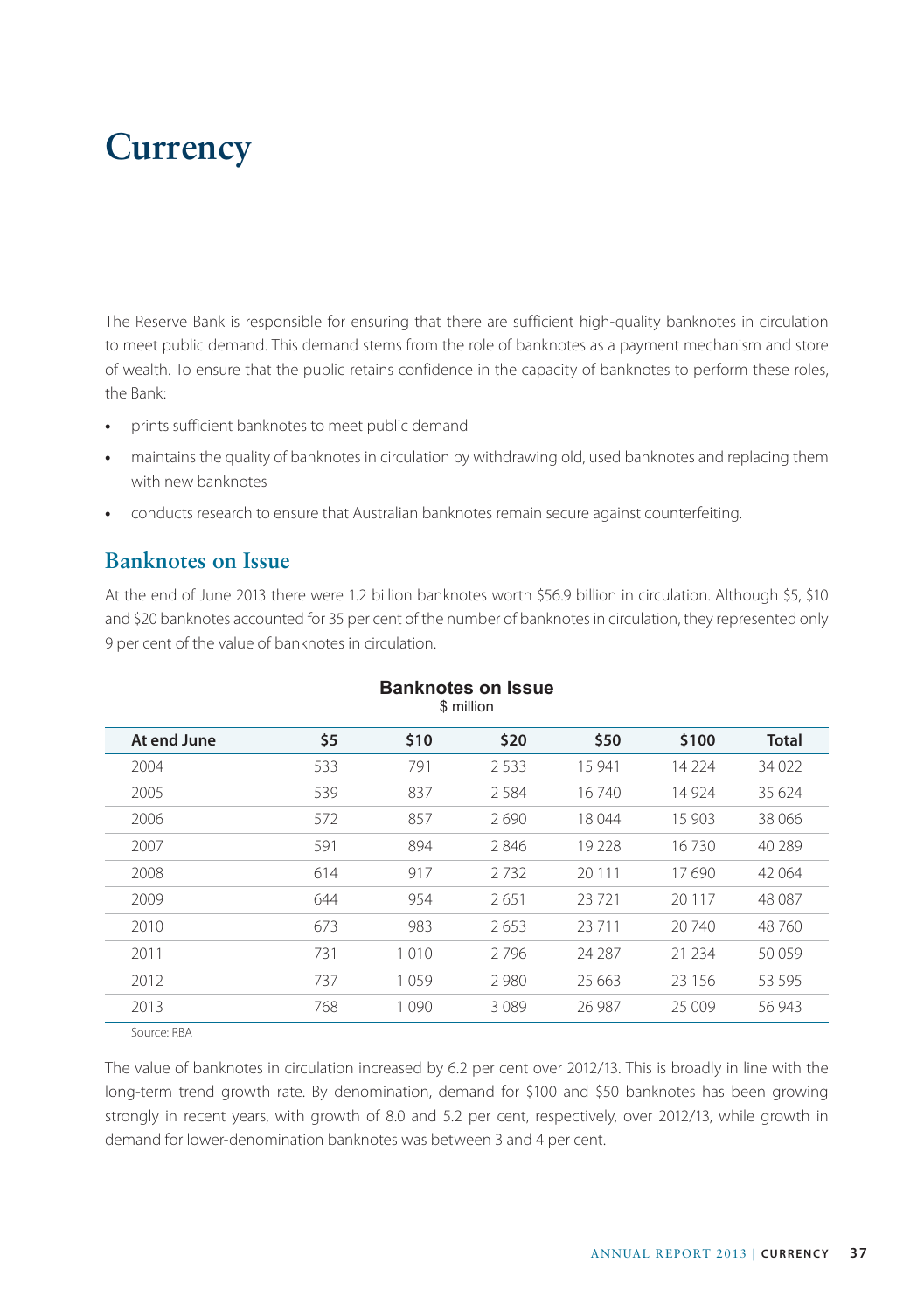

#### **New Banknote Purchases**

The Reserve Bank purchased 197 million banknotes from Note Printing Australia Limited (NPA) in 2012/13, an increase of 68 million from 2011/12. The Bank purchased new banknotes for all denominations: 20.1 million \$5 banknotes, 26.6 million \$10 banknotes, 30.1 million \$20 banknotes, 80.1 million \$50 banknotes and 40.1 million \$100 banknotes.

### **Distribution**

Cash-in-transit companies manage banknote holdings on behalf of commercial banks in approved cash centres across Australia, to ensure that there is sufficient stock to meet public demand. Banknotes are also held by the Reserve Bank to meet seasonal fluctuations in demand and mitigate the risks associated with systemic shocks and production disruptions. The Bank has established agreements with the commercial banks that ensure their access to these banknotes.

In 2012/13 the Reserve Bank issued banknotes worth \$8.9 billion, \$3.6 billion of which had previously been in circulation and were deemed to be fit for purpose. Banknotes worth \$5.6 billion were returned to the Bank, of which banknotes worth \$3.6 billion were deemed to be suitable for reissue and banknotes worth \$2.0 billion were deemed unfit for recirculation.

The Reserve Bank aims to maintain a high quality of banknotes in circulation to ensure public confidence in Australia's banknotes. High-quality banknotes reduce problems in banknote acceptance equipment and make it more difficult for counterfeits to be passed.

A major contribution to the Reserve Bank achieving this objective comes from the Note Quality Reward Scheme (NQRS). Under the NQRS, the Bank provides incentives for commercial banks and cash-in-transit companies to remove unfit banknotes from circulation and return them to the National Note Processing and Distribution Centre (NNPDC). At the NNPDC the authenticity and quality of these banknotes is confirmed. Banknotes that are categorised as being unfit are destroyed while fit banknotes are reissued. Of the banknotes returned to the NNPDC and processed during 2012/13, 74.5 million (96 per cent) were identified as being unfit and were destroyed.

The Reserve Bank also removes unfit banknotes from circulation through its Damaged Banknote Facility. Under this facility, the public can request that the Bank examine and verify their damaged and contaminated banknotes. Payment is then made, based on the assessed value of each banknote claim. In 2012/13, the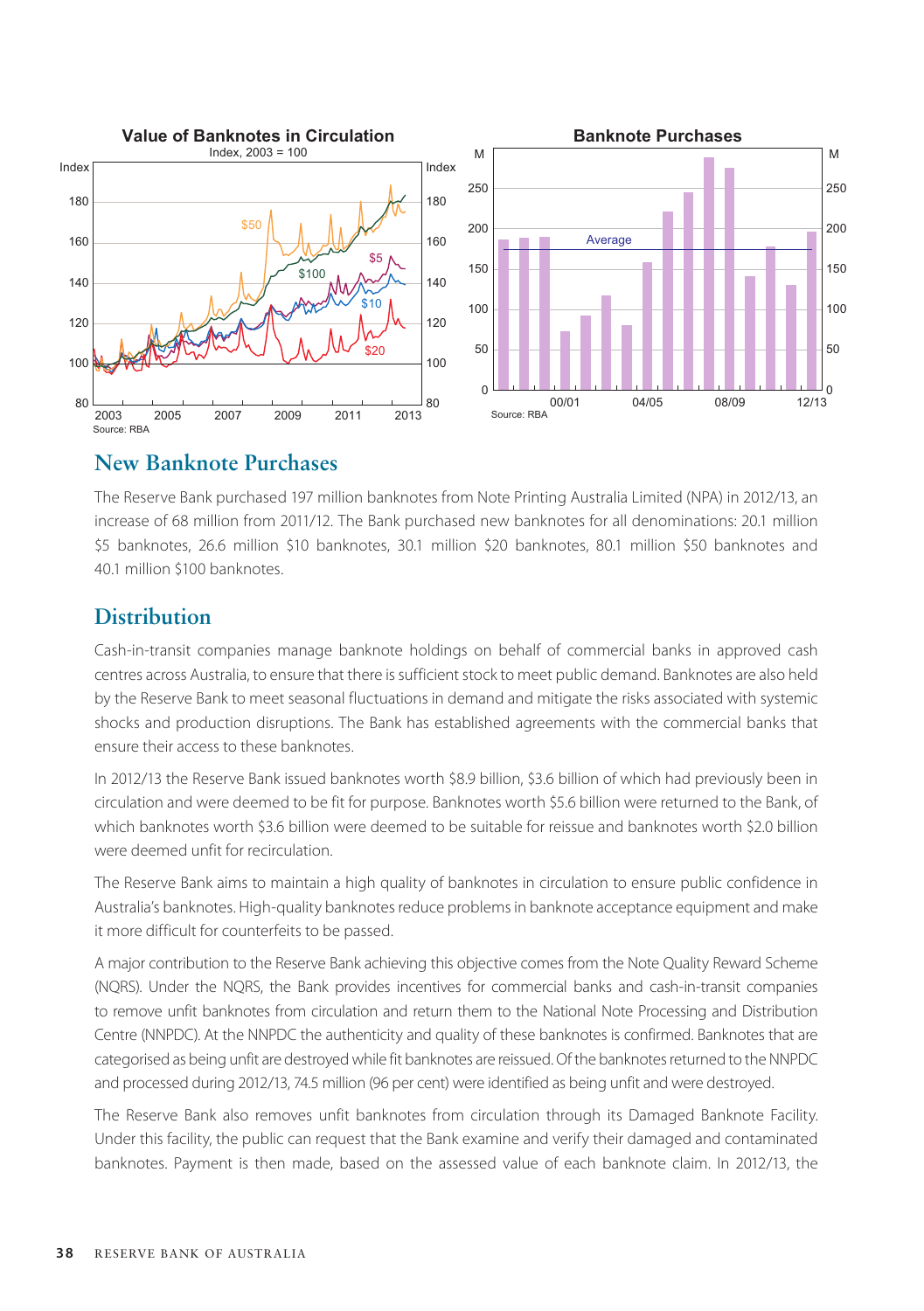Bank processed 14 765 damaged banknote claims and made \$10.4 million in payments. This represented a \$4.3 million increase on 2011/12, largely as a result of \$2.6 million of claims arising from floods in Queensland and New South Wales.

### **Counterfeiting in Australia**

In 2012/13 a total of 12 125 counterfeits were detected in circulation, with a nominal value of \$730 700. This corresponds to around 10 counterfeits detected per million genuine banknotes in circulation. While this represents an increase from the previous year, this level remains low by international standards and is similar to levels experienced in Australia in recent years.

| 2012/13            |     |      |       |         |         |         |  |  |  |
|--------------------|-----|------|-------|---------|---------|---------|--|--|--|
|                    | \$5 | \$10 | \$20  | \$50    | \$100   | Total   |  |  |  |
| Number             | 32  | 25   | 187   | 9 2 3 1 | 2650    | 12 125  |  |  |  |
| Nominal value (\$) | 160 | 250  | 3 740 | 461 550 | 265 000 | 730 700 |  |  |  |
| Parts per million  | 0.2 | ロフ   | 12    | 172     | 10.9    | 10.1    |  |  |  |
| ___                |     |      |       |         |         |         |  |  |  |

### **Counterfeit Banknotes in Australia**

Source: RBA

The Reserve Bank works closely with law enforcement agencies to monitor trends in counterfeiting and identify emerging counterfeiting threats. The Bank's Counterfeit Examination Laboratory located in Melbourne also assists police by providing counterfeit examination services, including preparing expert witness statements and court testimonies.

During 2012/13 the Bank conducted a Counterfeit Deterrence Workshop, which was attended by representatives from the Australian Federal Police, New South Wales Police, Victoria Police, large retailers <sup>0</sup>





Participants at the Counterfeit Deterrence Workshop examine banknote security features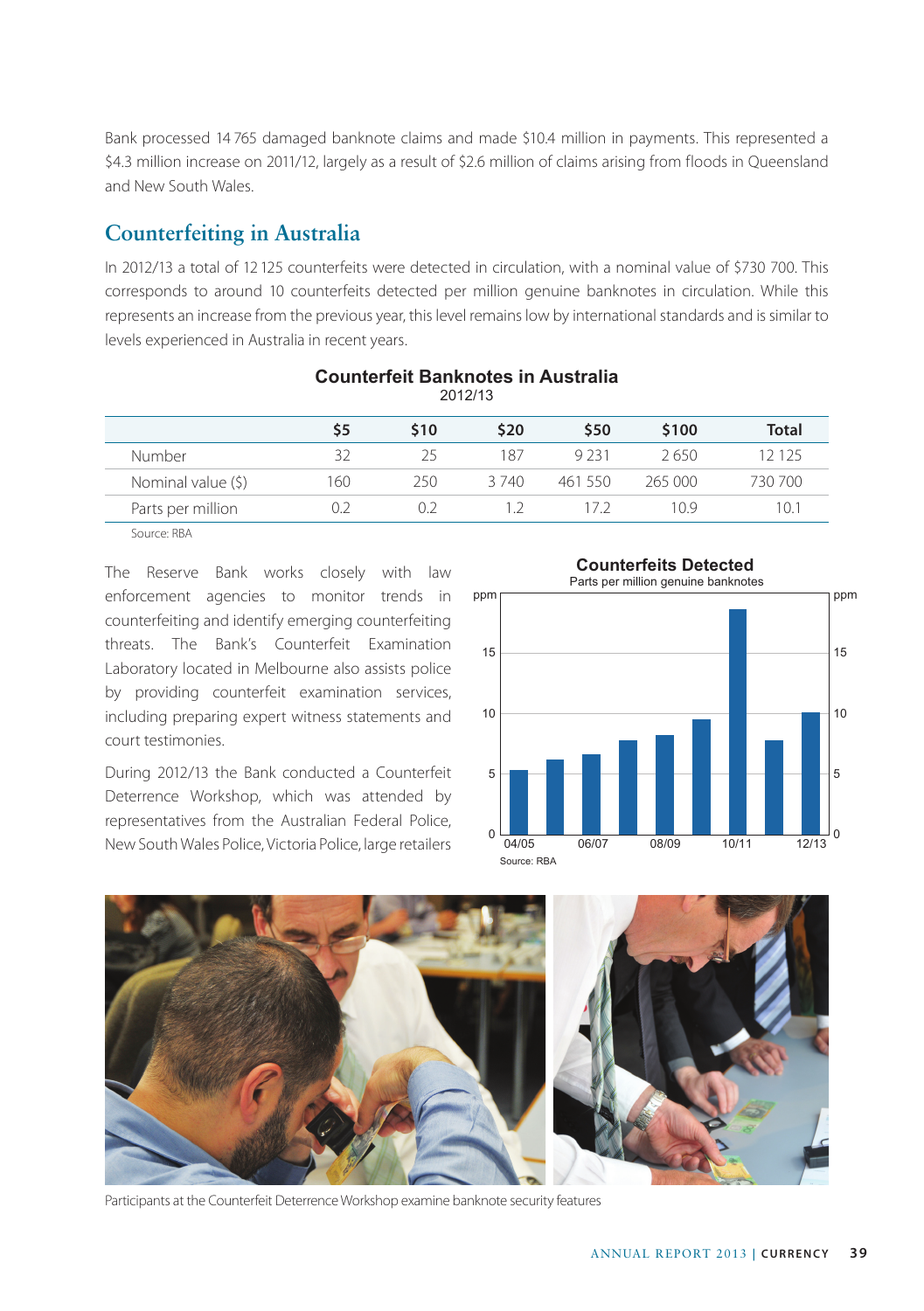and financial institutions. The workshop provided participants with an opportunity to discuss counterfeit deterrence initiatives as well as develop a broader understanding of banknote security features.

### **Next Generation Banknote Project**

In September 2012 the Reserve Bank announced plans to upgrade the security of Australia's banknotes as part of the Next Generation Banknote (NGB) project.

The upgraded banknotes will incorporate a number of new features so that Australia's banknotes remain secure. While Australia has experienced relatively low levels of counterfeiting – both in absolute terms and compared with other countries – the Reserve Bank's assessment is that a security upgrade is necessary to ensure that Australia's counterfeiting level remains low into the future. The new banknotes will retain many of the key design elements of the current banknote series, such as their colour, their size and the portraits, but some design changes will be necessary to accommodate the new security features.

Considerable work has already been undertaken on this project since it was established in 2007, including the development and review of banknote designs and production trials of new security features. It is anticipated that it will be several years before the first of the upgraded banknotes will be issued and, as was the case for the current series of banknotes, the issuance of the denominations will be staged across a number of years. The time required to complete the project reflects the complexity of the process of designing and producing a new banknote and the need to make sure that the design produces a secure, functional and durable banknote. An important element of this process is the consultation with relevant stakeholders to ensure that Australia's banknotes continue to meet community needs.

To ensure the ongoing security of Australia's banknotes, it is essential that appropriate levels of investment in the NGB series occurs. As at the end of June 2013, \$11.3 million has been spent on design, development and testing and it is expected that the total cost of this work will be around \$44 million.

#### **Banknote Research and Development**

The Reserve Bank's research and development program seeks to ensure Australian banknotes remain secure against counterfeiting by identifying innovative technologies and developing new security features for



Michele Bullock, Assistant Governor (Currency), speaking at an NGB Steering Committee meeting with Keith Hall, Assistant Governor (Banking and Payments), left, and Frank Campbell, Assistant Governor (Corporate Services), right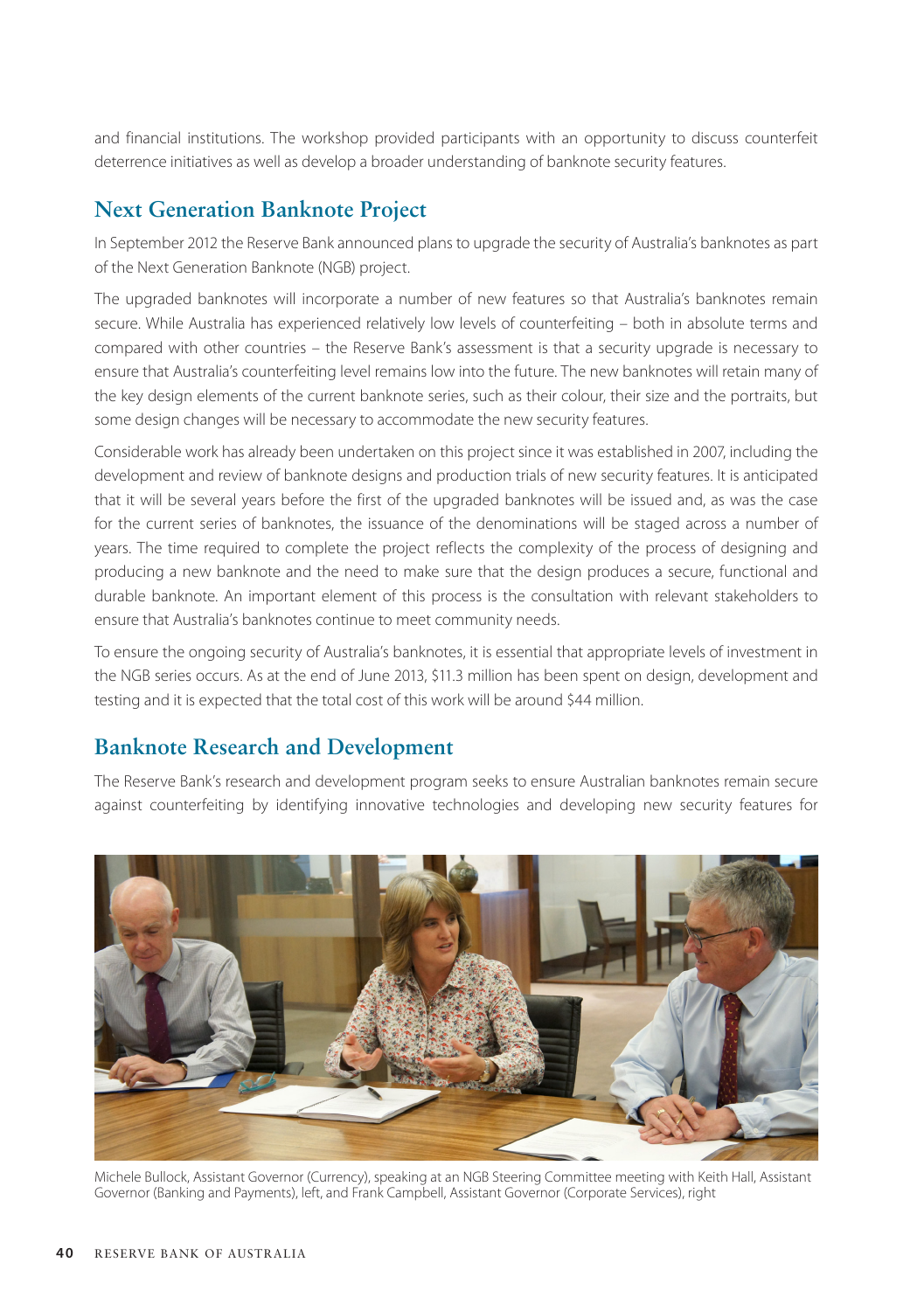polymer banknotes. To achieve this objective, the Bank collaborates with a range of third parties, including universities, public and private companies, research institutes and other central banks. It also contributes to several international forums related to banknote security, including the Central Bank Counterfeit Deterrence Group, which assesses threats posed by emerging counterfeiting technologies, and the Reproduction Research Centre, which provides facilities to test anti-counterfeiting technologies.

The Banknote Research and Development team is based in the NPA building in Craigieburn, Victoria, although the staff remain part of, and report directly to, the Bank's Note Issue Department in Head Office. In 2012/13, the research program focused on the development of the NGB series. While extensive trials have been conducted over previous years, significant amounts of testing and development are still underway to ensure the new features are secure, durable and can be implemented in the banknote production process.

# **Community Liaison**

The Reserve Bank is actively involved in a number of banknote awareness initiatives involving law enforcement agencies, retail associations and the community. The Bank works with these stakeholders to assist with their training and education requirements and delivers presentations on relevant topics. More than 70 presentations were made during 2012/13 to business, school and community groups with the aim of increasing knowledge about banknotes in the community.

A banknotes internet microsite was launched in August 2012, providing the public with information about Australia's banknotes, including through a range of interactive tools that allow users to explore the security and design features found on the current banknote series. The site incorporates games and other educational material to cater to a wide range of age groups, along with production and security information. In May 2013, the site was named 'Best New Currency Website' at the Excellence in Currency Awards established by the International Association of Currency Affairs.

## **Numismatic Banknote Sales**

The Reserve Bank conducted numismatic banknote sales in July and August 2013 for all denominations of banknotes produced in 2012. New banknotes were also offered for other denominations from the most recent year of print. These banknotes were sold to the public at fixed prices during a six-week sale period.

# **Note Printing Australia Limited (NPA)**

NPA is a wholly owned subsidiary of the Reserve Bank that produces banknotes and operates the NNPDC on behalf of the Bank. NPA operates under a charter reviewed and approved by the Reserve Bank Board. Specifically, NPA's prime function is the efficient and cost-effective production of high-quality and secure Australian banknotes, in accordance with the specifications and requirements of the Bank. The charter also permits NPA to undertake other activities, including developing and producing passports for the Department of Foreign Affairs and Trade (DFAT), as well as producing banknotes for other issuing authorities and some other security products. In recent years, these activities have included the production of banknotes for some countries in the Asia-Pacific region and, in all cases, NPA dealt directly with the relevant central banks.

NPA is governed by a Board of Directors appointed by the Reserve Bank. As at 30 June 2013, the Board comprised four Bank executives and a member of the Reserve Bank Board: Michele Bullock, Assistant Governor (Currency) as Chair; Keith Hall, Assistant Governor (Banking and Payments); Lindsay Boulton, Head of Banking Department; Michelle McPhee, Head of Risk Management; and Heather Ridout AO. The Board has an Audit